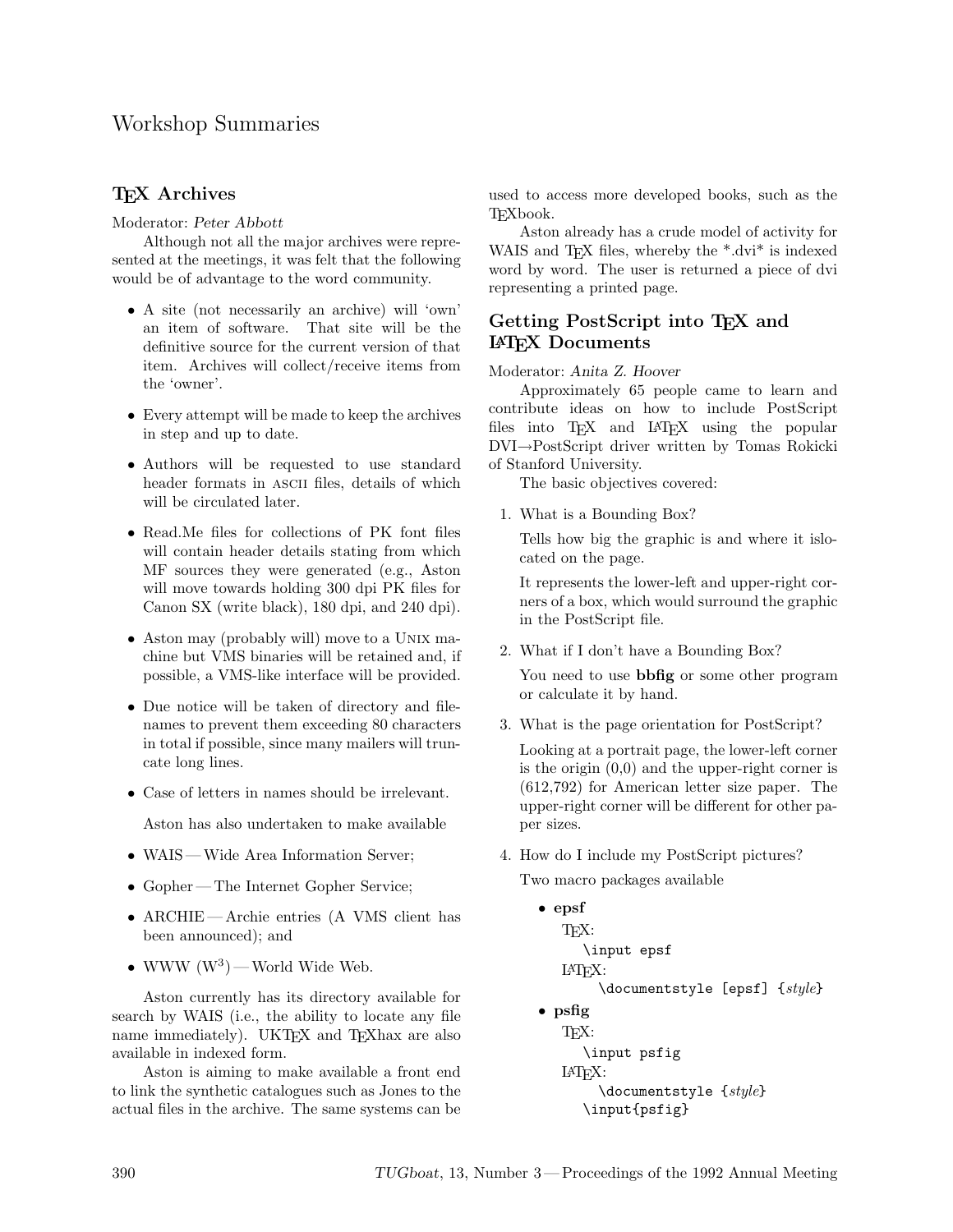A document was distributed that explained in detail how to include PostScript in TEX and IATEX documents. This was specifically written for the Unix environment at the University of Delaware, but can easily be applied to all copmputer environments.

Eight examples were distributed that showed specific PostScript files being included from a variety of applications such as Macintosh Cricket-Graph, Mathematica, Framemaker, WordPerfect, Lotus, SAS Graphics, Macintosh MacDrawII, and Macintosh SuperPaint.

All examples and documentation are available anonymous ftp from

zebra.cns.udel.edu (128.175.8.11) in pub/tex/workshoptug92/PostScript.

# $\text{LATEX } 2.09 \hookrightarrow \text{LATEX3:}$ **an update**

Moderator: *Chris Rowley*

The workshop on IATFX3 was basically a report on activities of the project in the first half of 1992. This report is an addendum to the article in *TUGboat* (13(1):96 – 101, 1992), which contained a brief sketch of the LAT<sub>EX</sub>3 Project: its history, its present state and its future, as at the end of 1991. See also *TEX and TUG News* (vol. 1, nos. 1 and 2) for additional updates.

#### **The Continuing History**

#### **Visits and meetings:**

*March—* Workshop in Hamburg

*April —* Visit to CERN and EP92 conference

*April —* Alan Hoenig takes on the role of liaison between the project and the TUG Technical Council.

*May/June—* Meeting of core team in Mainz

*June —* Special meeting of GUTenberg in Paris.

*July —* Presentation and mini-workshop at TUG conference in Portland, Oregon.

*July —* Bowling fund-raiser in Portland.

We are pleased to be able to thank the TUG board for its unreserved support for the project— and the TUG office for making this support a reality. Without such solid backing, many of our aims would be much more difficult to attain. Since his appointment (and also before it) Alan Hoenig has been enthusiastic in his encouragement and publicity for the

project and is now helping us in many ways including the always vital fund-raising which is needed (see below).

The meeting in Mainz was an especially important occasion as it was the first time that the current core team of implementors had all met face-to-face rather than via the megabytes of e-mail correspondence which had been their only previous contact. This potentially traumatic experience was survived by everyone and the outcome was a very useful, intellectually stimulating and enjoyable ten days.

**Fund-raising** Many thanks must go to Malcolm Clark and Doug Henderson for organising the bowling fund-raiser in Portland: a very enjoyable event at which one of us discovered that the bowls do not seem to go in the right direction as easily as they did 25 years ago. Over \$700 was raised by this event many thanks to all who contributed so generously.

We also wish to thank the European T<sub>EX</sub> organizations DANTE (Germany) and GUTenberg (France) for their generous contributions and all the many other contributors through whose efforts we have been able to finance important aspects of the work, such as the meeting in Mainz. These include individuals, companies and the national user groups: a list of organisations giving support of various kinds appears regularly in T<sub>EX</sub> and TUG News.

In addition to the bowling fund-raiser, at the Portland conference we started to look at the possibilities for larger-scale fund-raising from mediumsized and large companies and from trusts and foundations: ETP Services have offered substantial support for this important work. One aspect of this campaign with which *anyone* reading this may be able to help is the supply of information— please contact us if you have any ideas or knowledge about:

- organisations which would be worth canvassing for funds;
- any individuals in medium-to-large companies who would be a good initial contact point for such canvassing.

#### **Milestones:**

- Clarification of the internal mechanisms needed for parameter handling and their consequences for the processing of environment begin- and end-tags.
- Establishment of the necessity of distinguishing between 'author-defined'environments (and commands) and those environments specified and modified via the style-designer interface.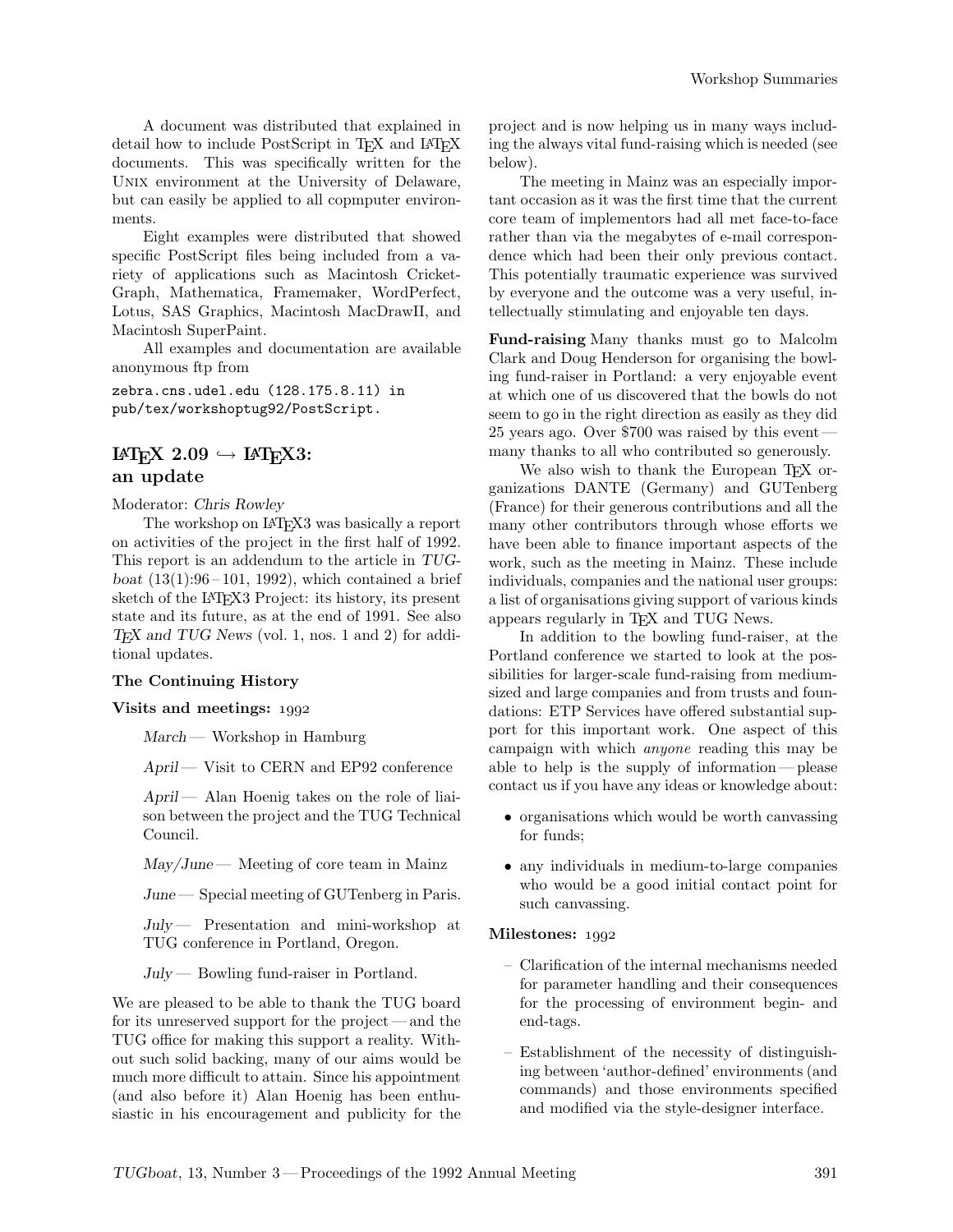- Prototype of an enhanced mechanism for passing information from one run of LATEX to the next.
- Start of a discussion on the design and implementation of the float-handling mechanism. This discussion must involve as wide a range as possible of people involved in typograhic design and typesetting: please contact us if you have experience in this area which could be useful to the project.
- Setting up a network-accessible distribution, maintenance and code-management system for the project at the ZDV, Mainz (this will probably also take over as the source for LATEX 2.09 system files).
- Release of a new version of LATEX 2.09 which, in addition to bug fixes, is fully international (incorporating the functionality of IIAT<sub>EX</sub>) and is fully compatible with the NFSS.
- Setting up a validation system for testing new versions of LAT<sub>F</sub>X 2.09.

### **Volunteers needed**

There are many tasks needing to be done in support of the LATEX3 project which can be worked on concurrently with the development of the LAT<sub>EX3</sub> kernel. Furthermore, some tasks require special expertise not found among the core programming team. Initial research, analysis, and work on these tasks by volunteers can greatly speed up the process of integrating a number of desirable features into LATEX3. Many of these features can be extensively developed and tested under LAT<sub>F</sub>X 2.09 even before the LAT<sub>F</sub>X3 kernel is available.

Therefore a list of volunteer tasks has been drawn up, in the form of a LATEX article, which will shortly (probably by the time you read this) be circulated as widely as possible to the LATEXuser community through various channels: mail lists such as TeXhax, Info-TeX, Euro-TeX; newsgroups such as comp.text.tex; anonymous FTP and mail servers from major TFX archives; and publication in print via *The TEXbook* and any other journals and newsletters that are interested to print it.

### **thebibliography**

Frank Mittelbach and Chris Rowley LAT<sub>EX2.09</sub>  $\hookrightarrow$ LATEX3. *TUGboat*, 13(1):96 – 101, 1992.

### **LATEX: How to Use Style Options**

#### Moderator: *Anita Z. Hoover*

Approximately 45 people came to learn and contribute ideas on how to use specific style options available with LATEX. Many of the names of style files needed to be reduced to 8-character file names with 3-character extensions. As a result the original name taken off the archive is listed in parenthesis.

- 1. How to rotate a table (based on using DVIPS written by Tomas Rokicki).
	- rotate.sty/rotate.tex
	- nrotate.sty (newrotate.sty)
- 2. How to create two-up pages without using PostScript.
	- 2up.stv
- 3. How to create a draft overlay for every page using PostScript (based on using dvips written by Tomas Rokicki).
	- drpshead.sty \draftcp
	- $\bullet\$  draftps.sty  $\texttt{\textbackslash}$
- 4. How to produce tables/figures side by side.
	- Use the minipage environment.
- 5. How to modify your headings and footers.
	- fandyhd.sty (fancyheadings.sty)
- 6. How to number your equations, 1, 2a, 2b, 2c, 3, 4a, 4b, 5, etc.
	- subeqn.sty
	- subequar.sty (subequarray.sty)
- 7. How to continue a table across mulitple pages without having to do so by hand.
	- bigtab.sty (bigtabular.sty)
	- supertab.sty (supertabular.sty)

All examples and documentation are available anonymous ftp from

zebra.cns.udel.edu (128.175.8.11) in pub/tex/workshoptug92/LaTeXstyles.

## **Modifying** manmac **to Suit the Publisher**

#### Moderator: *Dan Olson*

This was the second year for this workshop to be presented in conjunction with the TUG Annual Meeting. It is not intended as an introduction to macro writing. Instead, it is an introductory look